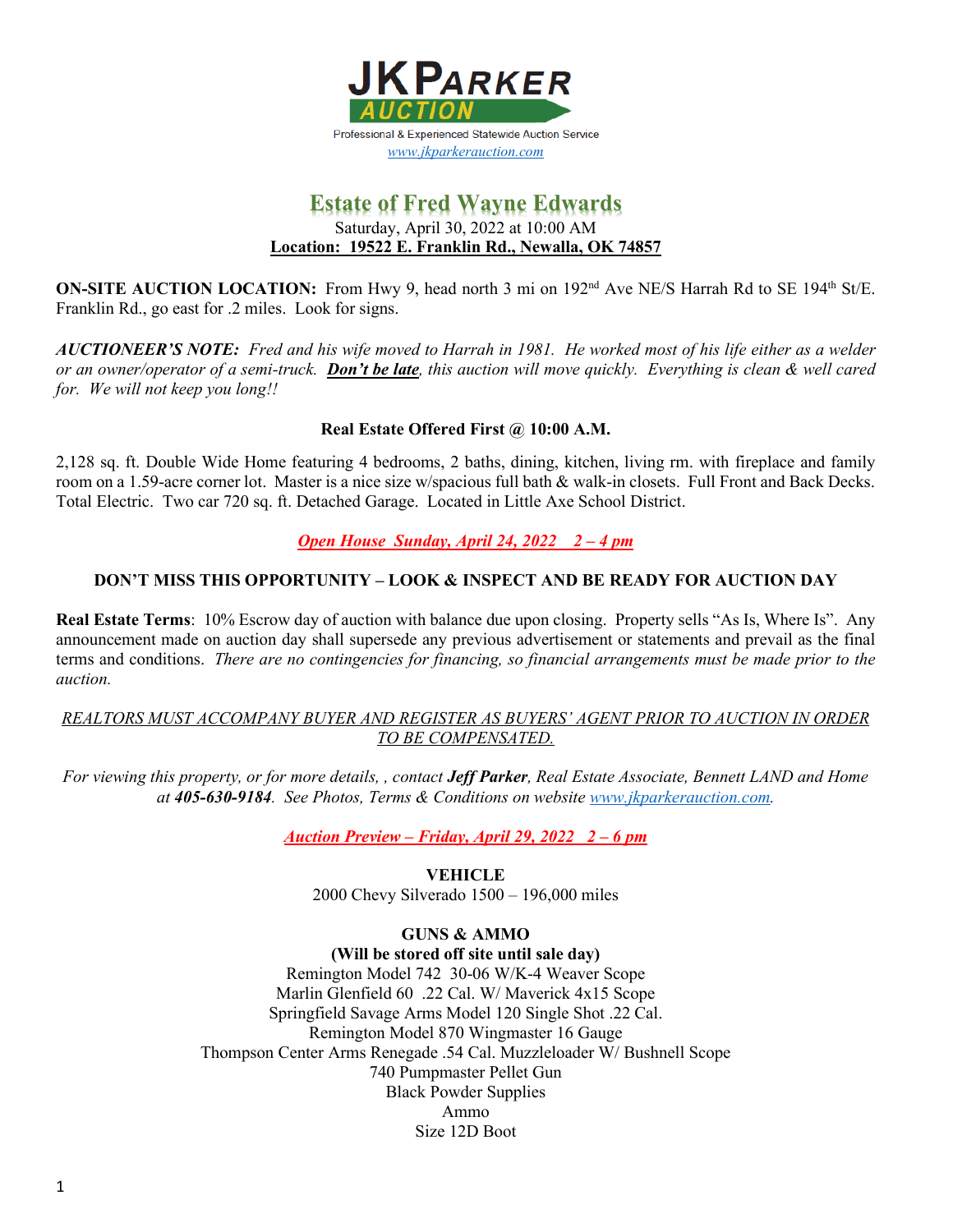Hunting Vests

#### **ANTIQUE FURNITURE & COLLECTIBLES**

Antique Dresser on Casters with Mirror Carnival Glass Vintage Full -Size Headboard & Footboard Vintage Rocking Chair w/Cane Seat Federal Style Chair

### **FURNITURE & HOUSEHOLD ITEMS**

Entertainment Centers Stereo, Speakers, VCR Leather Couch Upholstery Couch & Chair Beautiful Interior Arm Rest Wooden Benches Lamps Kenmore Washer & Dryer (Electric) Several Queen -Size Beds Nightstands **Dressers** Chest of Drawers Flat Screen TVs Recliner Gun Cabinet Frigidaire Upright Freezer Dining Table with Bench & Chairs Wood Executive Desk Coffee Tables End Tables Cast Iron Pots & Pans Silverware Kitchen Table w/Chairs China Green Glasses China Cabinet Kitchen Utensils Dishes Corning Ware Pyrex Microwave

#### **MISC.**

Poulan Pro Riding Mower (needs work) PreciseFit Lawnmower Trailer Chiminea Lawn Chairs Ladders Yard Tools Central Pneumatic Air Compressor Tires Fishing Poles Coleman Lanterns Robeson Kerosene -Fired Portable Heater Box Fans & Shop Fan